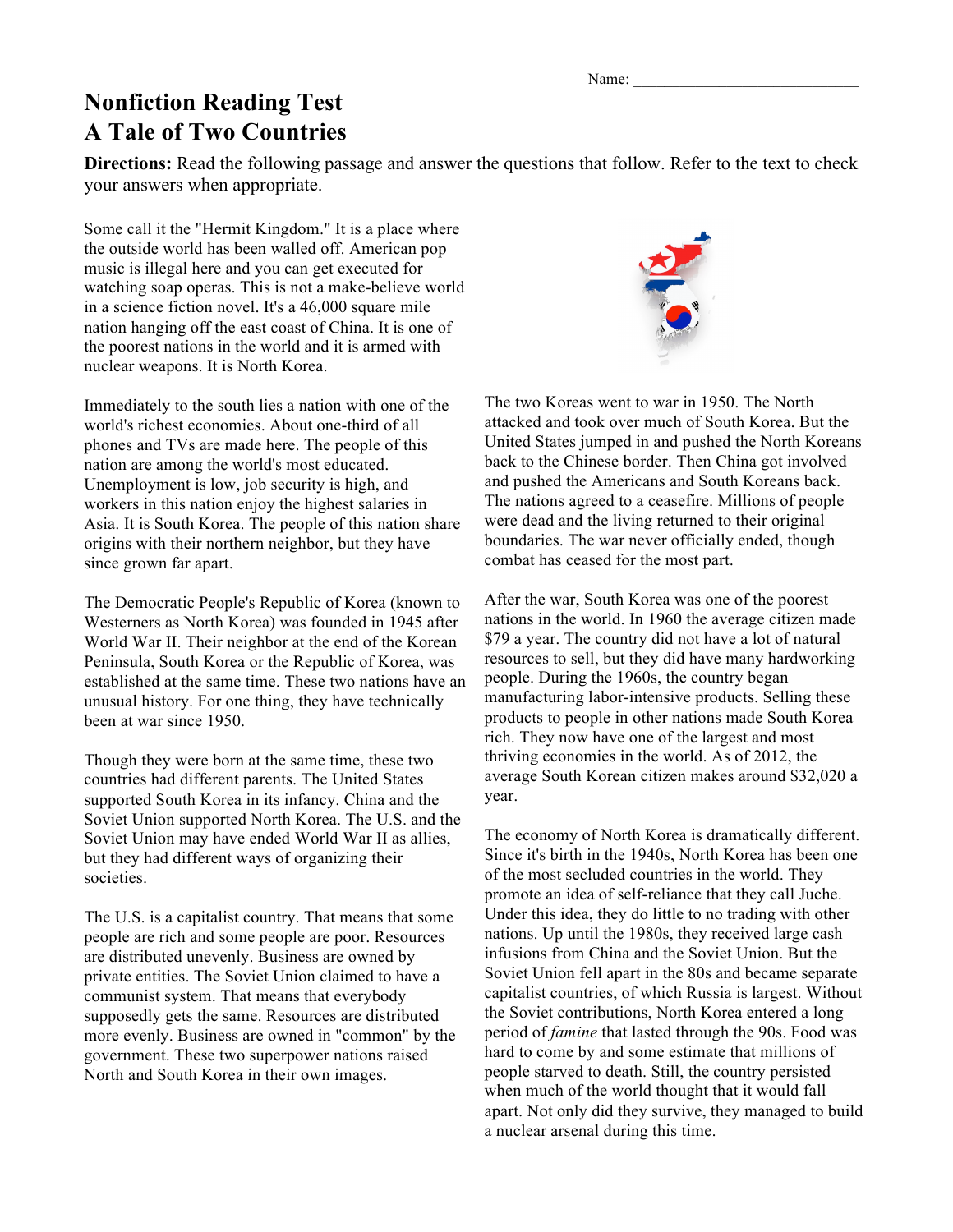North Korea and South Korea share a border. Since they are locked in state of perpetual war, it's not a regular boarder with a simple checkpoint. The border they share is known as a "demilitarized zone." A demilitarized zone is supposed to be free from military installations. Yet, the Korean Demilitarized Zone is the most heavily militarized border in the world. Both nations have their biggest guns lined-up on the divide and pointed at the other side. It is literally the opposite of what the phrase "demilitarized zone" implies.

Some day Korea may be unified again. It seems unlikely now, but stranger things have happened. Yet, even if they did unify, how could these very different societies acclimate to one another? They have grown in different directions. One country is among the wealthiest, the other amongst the poorest. The average North Korean male is estimated to be five-inches shorter than a South Korean (some suspect because of malnutrition). With such big differences, will they ever be able to see eye to eye?

1. Which term best describes South Korea based on information from the text?

| a. capitalist | b. communist |
|---------------|--------------|
|---------------|--------------|

c. socialist d. totalitarian

2. Based on the author's tone and viewpoint, which person would most likely **disagree** with the conclusions drawn in this text?

| a. An American businessman   | b. A South Korean businessman |
|------------------------------|-------------------------------|
| c. A North Korean politician | d. A South Korean politician  |

3. Which statement would the author most likely **agree** with?

a. The Korean War was a major win for the United States of America.

b. North Korea is poor because they don't trade with many other nations.

c. South Korean people are naturally more gifted than their northern brethren.

d. The South Korean economy grew at an average pace after 1960.

4. Which statement best expresses the main idea of the **seventh** paragraph?

a. South Korea was a very poor nation in 1960.

b. South Korea makes a lot of money by trading natural resources.

c. South Korea had a remarkable economic turnaround.

d. South Korea produces many electronic products.

5. Which statement best describes the results of the Korean War?

a. The South Koreans gained a lot of ground after winning the war.

b. The North Koreans benefitted tremendously from the war.

c. The Korean War led to the formation of South Korea.

d. Both sides lost many people and got little to show for it.

6. Which best defines the word *famine* as it is used in the eighth paragraph?

a. A period of time when food is scarce

b. A period of time when it is hard to get laborers

c. A period of time when the government is going through a transition

d. A period of time when a country does not have a leader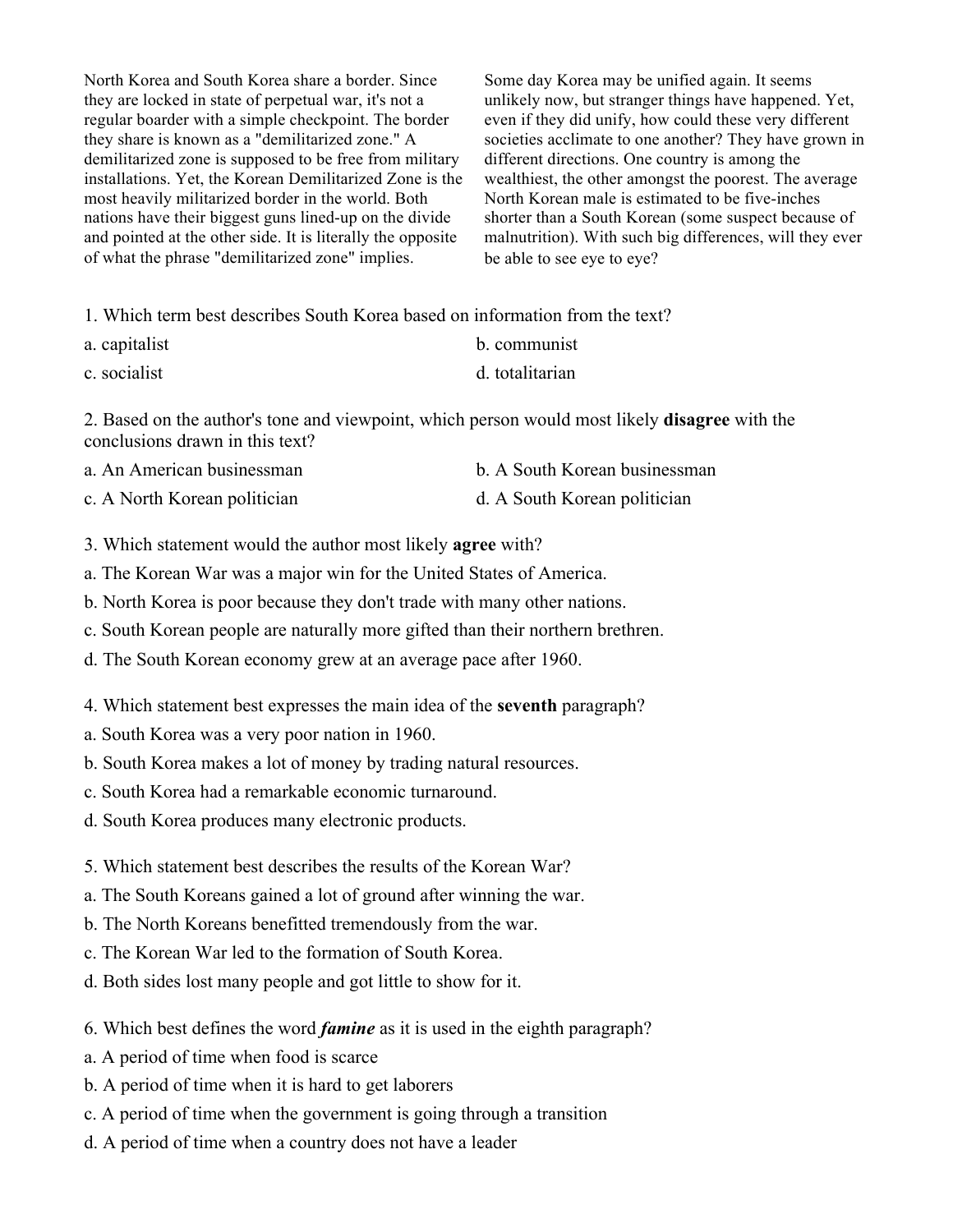- 7. What is ironic about the Korean Demilitarized Zone?
- a. It is not the average border with a simple checkpoint.
- b. It is free from military installations and weaponry.
- c. It is the most militarized border in the world.
- d. The North and South Koreans are technically still at war.
- 8. Which best describes how the text is structured in the fifth paragraph?
- a. Chronological order b. Compare and contrast
- c. Sequence d. Problem and solution
	-
- 9. Which best explains why so many North Koreans starved during the 1990s?
- a. The North Koreans had just recently lost the Korean War.
- b. The North Koreans were abandoned by their allies in the U.S.
- c. North Korea became a capitalist country.
- d. The Soviet Union stopped supporting North Korea.
- 10. Which statement would the author most likely **disagree** with?
- a. It is impressive that the North Koreans built nuclear weaponry during a famine.
- b. The North Korean economy has made an amazing transformation since the 1960s.
- c. North and South Koreans have grown to be different, but they come from the same place.
- d. Unification of the two Koreas is unlikely at this time.

1. What made the Korean War particularly tragic? Support your argument with a quote from the text. Explain what your quote shows and thoughtfully conclude your argument.

 $\mathcal{L}_\text{max} = \mathcal{L}_\text{max} = \mathcal{L}_\text{max} = \mathcal{L}_\text{max} = \mathcal{L}_\text{max} = \mathcal{L}_\text{max} = \mathcal{L}_\text{max} = \mathcal{L}_\text{max} = \mathcal{L}_\text{max} = \mathcal{L}_\text{max} = \mathcal{L}_\text{max} = \mathcal{L}_\text{max} = \mathcal{L}_\text{max} = \mathcal{L}_\text{max} = \mathcal{L}_\text{max} = \mathcal{L}_\text{max} = \mathcal{L}_\text{max} = \mathcal{L}_\text{max} = \mathcal{$ 

 $\mathcal{L}_\text{max}$  and  $\mathcal{L}_\text{max}$  and  $\mathcal{L}_\text{max}$  and  $\mathcal{L}_\text{max}$  and  $\mathcal{L}_\text{max}$  and  $\mathcal{L}_\text{max}$ 

 $\mathcal{L}_\text{max}$  and  $\mathcal{L}_\text{max}$  and  $\mathcal{L}_\text{max}$  and  $\mathcal{L}_\text{max}$  and  $\mathcal{L}_\text{max}$  and  $\mathcal{L}_\text{max}$ 

 $\mathcal{L}_\text{max} = \mathcal{L}_\text{max} = \mathcal{L}_\text{max} = \mathcal{L}_\text{max} = \mathcal{L}_\text{max} = \mathcal{L}_\text{max} = \mathcal{L}_\text{max} = \mathcal{L}_\text{max} = \mathcal{L}_\text{max} = \mathcal{L}_\text{max} = \mathcal{L}_\text{max} = \mathcal{L}_\text{max} = \mathcal{L}_\text{max} = \mathcal{L}_\text{max} = \mathcal{L}_\text{max} = \mathcal{L}_\text{max} = \mathcal{L}_\text{max} = \mathcal{L}_\text{max} = \mathcal{$ 

 $\mathcal{L}_\text{max} = \mathcal{L}_\text{max} = \mathcal{L}_\text{max} = \mathcal{L}_\text{max} = \mathcal{L}_\text{max} = \mathcal{L}_\text{max} = \mathcal{L}_\text{max} = \mathcal{L}_\text{max} = \mathcal{L}_\text{max} = \mathcal{L}_\text{max} = \mathcal{L}_\text{max} = \mathcal{L}_\text{max} = \mathcal{L}_\text{max} = \mathcal{L}_\text{max} = \mathcal{L}_\text{max} = \mathcal{L}_\text{max} = \mathcal{L}_\text{max} = \mathcal{L}_\text{max} = \mathcal{$ 

 $\mathcal{L}_\text{max} = \mathcal{L}_\text{max} = \mathcal{L}_\text{max} = \mathcal{L}_\text{max} = \mathcal{L}_\text{max} = \mathcal{L}_\text{max} = \mathcal{L}_\text{max} = \mathcal{L}_\text{max} = \mathcal{L}_\text{max} = \mathcal{L}_\text{max} = \mathcal{L}_\text{max} = \mathcal{L}_\text{max} = \mathcal{L}_\text{max} = \mathcal{L}_\text{max} = \mathcal{L}_\text{max} = \mathcal{L}_\text{max} = \mathcal{L}_\text{max} = \mathcal{L}_\text{max} = \mathcal{$ 

 $\mathcal{L}_\text{max} = \mathcal{L}_\text{max} = \mathcal{L}_\text{max} = \mathcal{L}_\text{max} = \mathcal{L}_\text{max} = \mathcal{L}_\text{max} = \mathcal{L}_\text{max} = \mathcal{L}_\text{max} = \mathcal{L}_\text{max} = \mathcal{L}_\text{max} = \mathcal{L}_\text{max} = \mathcal{L}_\text{max} = \mathcal{L}_\text{max} = \mathcal{L}_\text{max} = \mathcal{L}_\text{max} = \mathcal{L}_\text{max} = \mathcal{L}_\text{max} = \mathcal{L}_\text{max} = \mathcal{$